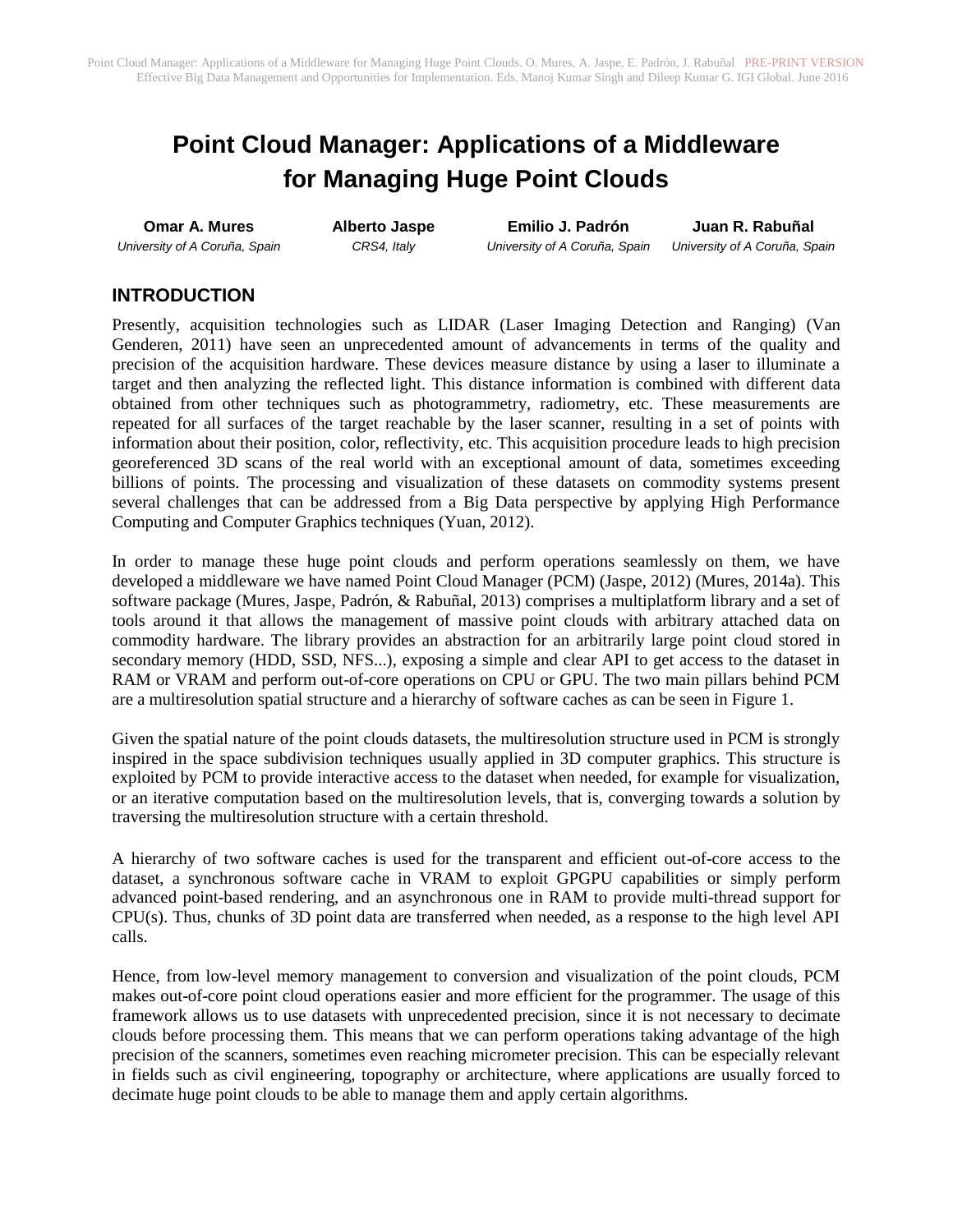Point Cloud Manager: Applications of a Middleware for Managing Huge Point Clouds. O. Mures, A. Jaspe, E. Padrón, J. Rabuñal PRE-PRINT VERSION Effective Big Data Management and Opportunities for Implementation. Eds. Manoj Kumar Singh and Dileep Kumar G. IGI Global. June 2016



*Figure 1. System overview of PCM*

This article shows in a didactic manner the application of the aforementioned techniques to real world case studies.

## **BACKGROUND AND RELATED WORK**

The first point-based rendering techniques appeared long ago (Levoy & Whitted, 1985), when datasets were small and the main research effort was devoted to displaying points with the highest quality possible. As years passed, the acquisition hardware improved greatly, leading to datasets with millions of points, and causing research shifted towards achieving not only the best possible rendering results, but also dealing with huge amounts of point data and the new issues it brings along. An example of this is (Gobbetti & Marton, 2004), a simple point-based multiresolution structure that deals with the problems associated with big point datasets. The multiresolution structure used in our system was strongly inspired by this important work.

Novel approaches for point-based renderers such as (Elseberg, Borrmann, & Nüchter, 2013) focus on memory efficiency and out-of-core rendering of big point sets. They use a memory efficient octree that uses fixed depth and a minimum number of points in its construction. The acceleration structure is employed for frustum culling, ray casting, nearest neighbor search and RANSAC (for plane detection). Another recent work (Wenzel, Rothermel, Fritsch, & Haala, 2014b) is also based on an octree, in this case allowing the creation of a dynamic spatial structure with on-demand management of memory for loading and writing of points. This proposal is tested with a photogrammetric filtering algorithm in (Wenzel, Rothermel, Fritsch, & Haala, 2014a).

Although the octree is maybe the most popular acceleration structure when working with point sets, other spatial structures have also been used over the years. In (Kuder, Šterk, & Žalik, 2013) a quadtree is used to render hybrid point-polygon models. This work does not address out-of-core rendering, but performs a point cloud simplification that is eventually rendered by using triangle meshes and textures. Other approaches use multi-way kd-trees as an acceleration structure such as (Goswami, Erol, Mukhi, Pajarola, & Gobbetti, 2013). This type of structure is built with an out-of-core approach and applying a multiresolution approach. It is based on a fast high quality point simplification method, which leads to a balanced tree with uniformly sized nodes. Since memory efficiency is key, LZO compression is used to minimize the memory footprint and an efficient visualization method based on a rendering budget is used to display the points. This system is also capable of performing occlusion culling and back-face culling, which will aid when dealing with huge datasets.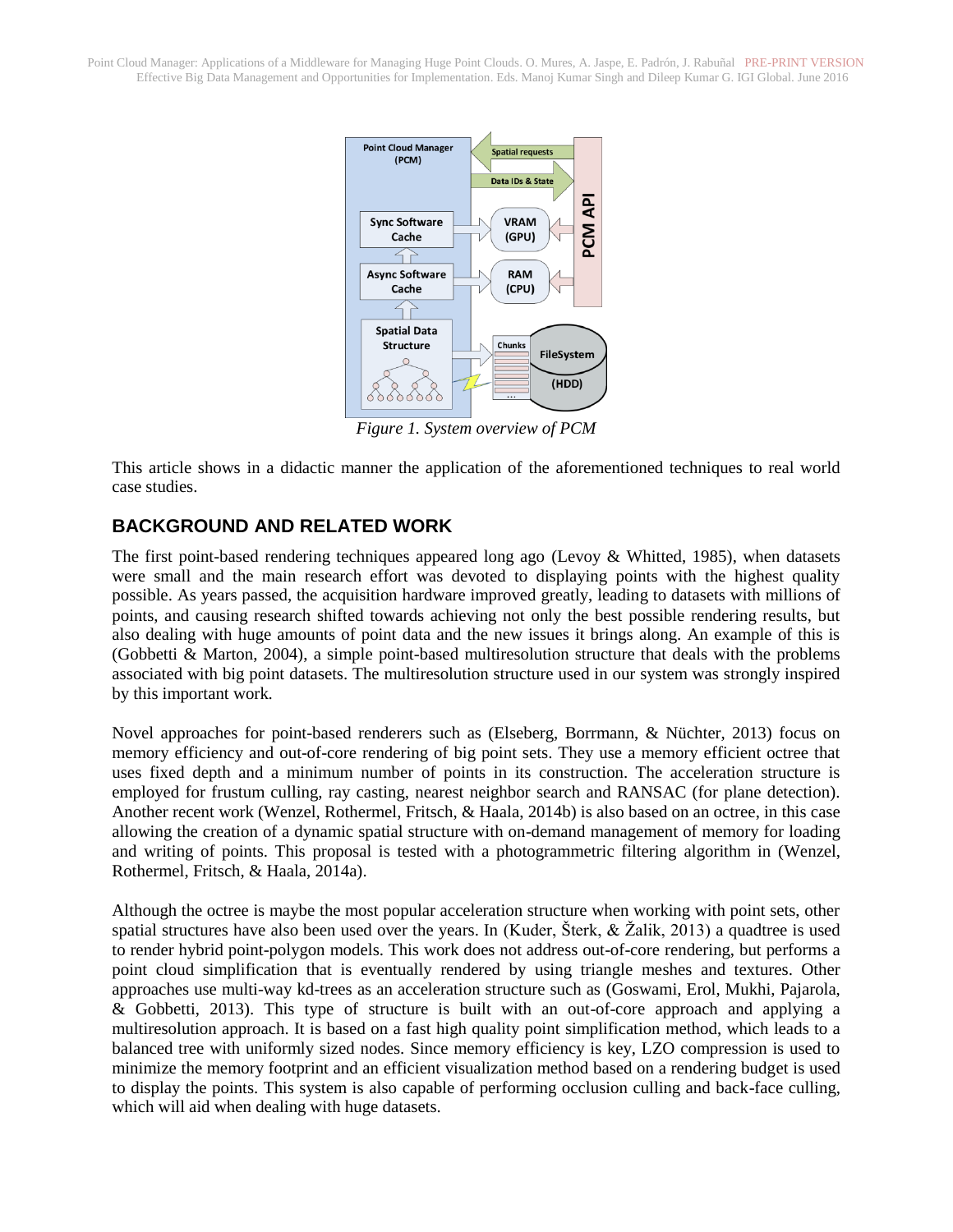None of the above approaches propose a general-purpose out-of-core multiresolution middleware like PCM. PCM's out-of-core kd-tree has the main advantage of having dynamic logarithmic depth and a multiresolution approach that will yield benefits when either visualizing the clouds or computing on it. PCM pushes the boundaries of out-of-core point rendering even in low-end hardware, being able to work with really huge datasets (more than 10 K Million points), increasing in an order of magnitude the number of points tested in other approaches. All this exposing an interface oriented to the creation of new out-ofcore point cloud algorithms in an almost transparent way for the user/programmer.

# **MAIN FOCUS OF THE ARTICLE**

This article focuses on showcasing how the above mentioned framework can be used to perform arbitrary operations on massive point clouds, showing different real world applications built using PCM, in both real-time and offline, render-oriented and computation-related operations as well. An insightful description about PCM, the design decisions, how the implemented software caches work and the API exposed to the programmers are the objectives of this chapter (Jaspe, Mures, Padrón, & Rabuñal, 2014). How to perform common types of point cloud filtering, processing, visualization and object detection using PCM will be shown. Employing PCM when working with huge point clouds will offer several advantages that will be outlined in the following sections.

#### **Point cloud filtering and processing**

The first filter we have chosen is a statistical outlier filter, which is typically used to remove noise or registration errors. Removing these outliers is good to facilitate further calculations, such as normal or radius estimation. This example performs a statistical analysis of each point neighborhood, eliminating those points that meet a certain criteria. Using PCM to implement such a simple filter as this one is quite fast, since we do not have to worry about point cloud formats or implementing an acceleration structure for neighborhood queries. In PCM the clouds are divided in *chunks* that are subsets of points, which make dealing with these datasets easier for the programmer. The use of these artifacts not only helps the programmer, but will allow the writing of pseudocode very similar to the actual implementation of these algorithms using PCM in C++. For this purpose, we will start by computing the mean distance  $\overline{D}$  to each point neighbor:

$$
\overline{D} = \frac{\sum_{j} ||p_j - p||}{k}, \forall p_j \in \mathcal{N}_k(p) \quad (1)
$$

Being  $\mathcal{N}_k(p)$  the neighbors of point p. Assuming that the resulting distribution will be Gaussian in nature, it will have a mean and a standard deviation. Points that have a mean distance that does not fall in an interval can be removed with confidence. This interval is given by the mean and standard deviation of all the global distances. The mean is calculated with the following equation:

$$
\mu = \frac{\sum_{j} \overline{D}_{j}}{N}, \forall \overline{D}_{j} \in \mathcal{D}_{N} \quad (2)
$$

Being  $\mathcal{D}_N$  the mean distances to the neighbors of each point. The next equation is used in the calculation of the standard deviation:

$$
\sigma = \sqrt{\frac{\Sigma_j (\overline{D}_j - \mu)^2}{N}}, \forall \overline{D}_j \in \mathcal{D}_N
$$
 (3)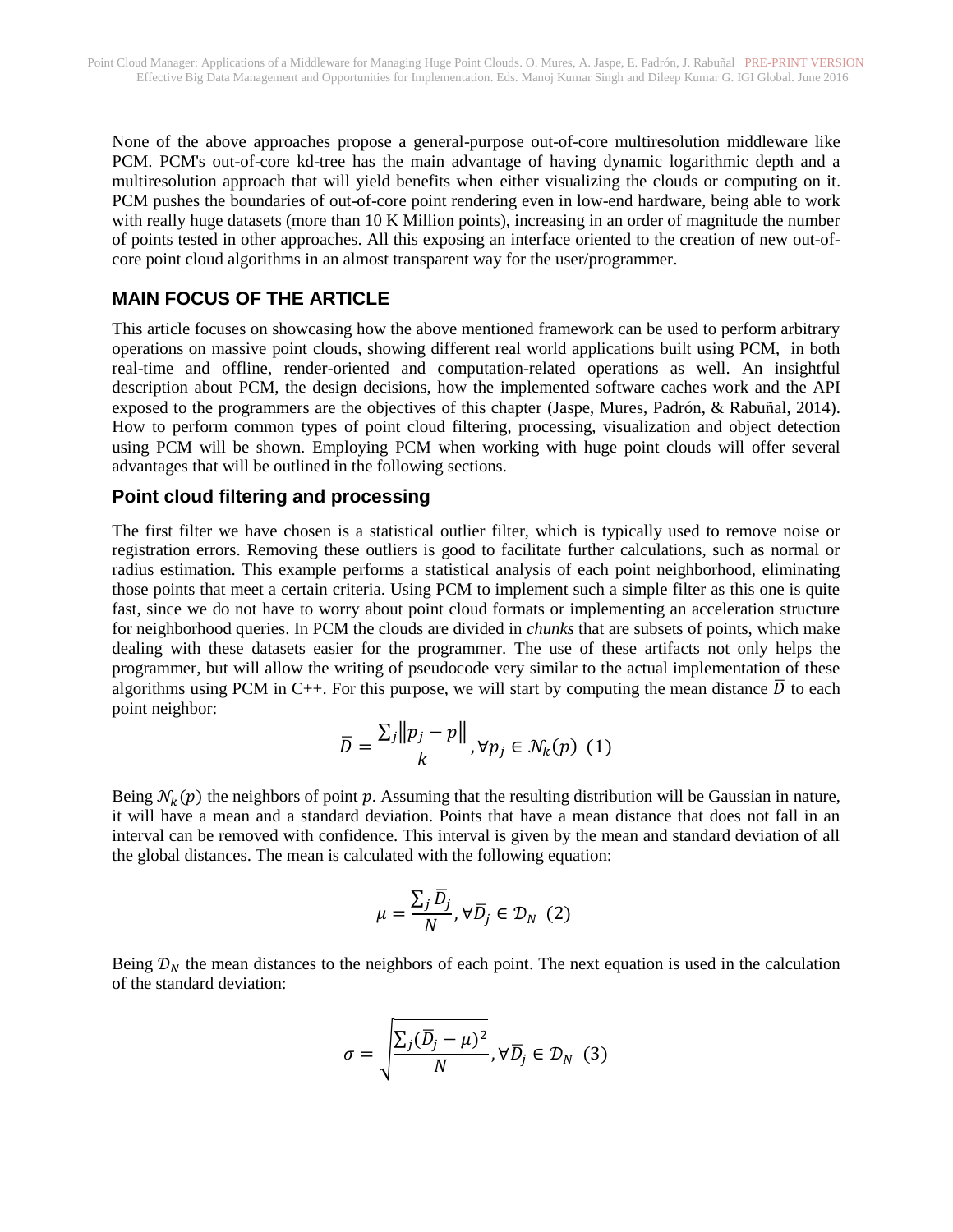Once these two values are known, we could use the following pseudocode to perform the filtration:

```
Initialize distances to 0
for each node of point cloud do
     Request point cloud chunk
     for each point of chunk do
         distances ← K mean distance to neighbors
     end for
     Free point cloud chunk
end for
for each distance of distances do
     sum ← sum + distance
     sumsquared ← sumsquared + distance * distance
end for
mean ← sum / N of points
variance ← (sumsquared - sum * sum / N of points) / (N of points - 1)
stddev ← sqrt(variance)
threshold ← mean + factor * stddev
for each node of point cloud do
     Request point cloud chunk
     for each point of chunk do
         if distance <= threshold then
             Store point
         else
             Discard point
         end if
     end for
     Free point cloud chunk
end for
           Algorithm 1. The statistical outlier filtering algorithm using PCM
```
The second filter we have chosen as an example of application is a voxel grid filter. Even though PCM can manage arbitrarily dense point clouds, as multiresolution layers are inherently being applied, we may need to obtain less precise clouds, generating new lightweight datasets from our huge clouds by down sampling them. This can be useful, if the datasets want to be used in other point cloud software that is not able to deal with these vast amounts of points. We have implemented a voxelized grid approach in conjunction with PCM to achieve this. This filter creates a 3D voxel grid from the cloud data, approximating all the points within each voxel by its centroid. This results in a less dense cloud depending on the filter parameters, and also in a more constant density in the point cloud, which is really important for certain visualization applications. PCM makes it easy to obtain an efficient implementation of this kind of filters. The first step to apply this filter is dividing the space in a set of 3D boxes (voxel grid). Once the points  $v<sub>N</sub>$  that belong to a voxel are isolated, we can use the following equation to compute the centroid of the voxel:

$$
C = \frac{\sum_j p_j}{N}, \forall p_j \in \mathcal{V}_N \quad (4)
$$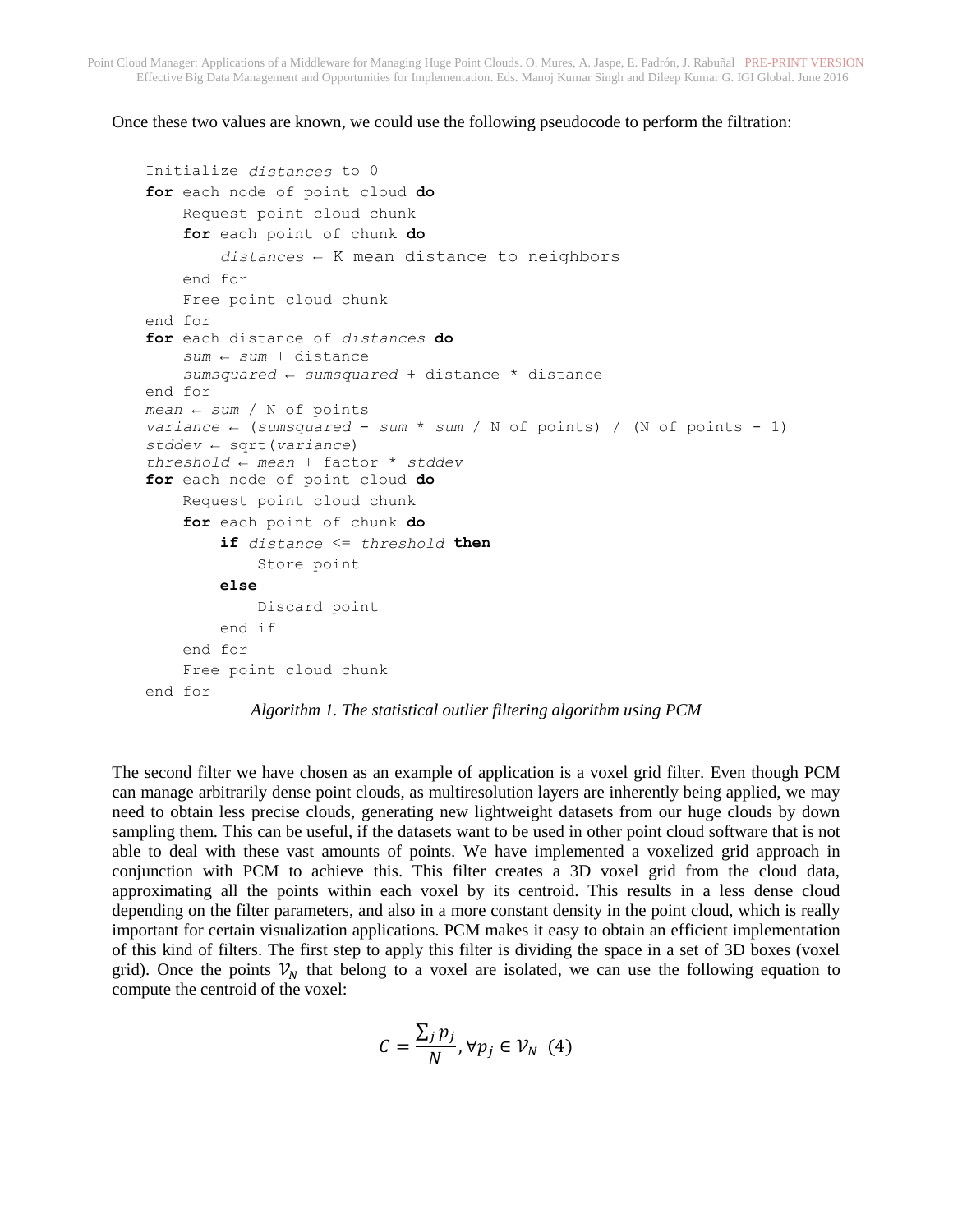Being  $p$  the position of the corresponding point. In the above equation, we could substitute position for color, normal or any other point attribute; to obtain the rest of the centroid data. The calculated centroid will be the down sampled point corresponding to the voxel in the filtered cloud. The following pseudocode shows how to implement this filter with PCM:

```
Initialize indexes to 0
minbb ← minimum point coordinate * inverse voxel size
for each node of point cloud do
     Request point cloud chunk
     for each point of chunk do
         coord ← point coordinate 
         indexes ← coord * inverse voxel size - minbb
     end for
     Free point cloud chunk
end for
Sort indexes
total ← number of different values in indexes
for each index of indexes do
     Request point cloud chunk
     Request point
     centroid ← point coordinate
     Free point cloud chunk
    points \leftarrow 0 while index is equal do
         Request point cloud chunk
         Request point
         centroid ← centroid + point coordinate
         Free point cloud chunk
         points ← points + 1
     end while
     centroid ← centroid / points
     Store centroid
end for
```
*Algorithm 2. The voxel grid filtering algorithm using PCM*

Since a point does not possess volume or area, points are not directly useable in normal 3D applications. Because of this, another common necessity when trying to obtain a high quality visualization of a point cloud, is the estimation of the point radius. This is another typical preprocessing step performed in a point cloud. This can be used by the most advanced point-rendering techniques, to obtain a higher quality visualization. This computation could be carried out applying a naive approach, but the massive size of the clouds makes it difficult to perform this computation in a reasonable amount of time. By performing this calculation using PCM, a dramatically reduction in both the computation time and the amount of work needed to implement this operation is achieved. With this example, we also showcase the parallel opportunities when using PCM, as we use a GPU kernel to achieve the desired result. In order to estimate the point radii, its k-nearest neighbors  $\mathcal{N}_k(p)$  must be obtained first, this operation can be performed using PCM. Next, a watertight surface is desirable, that is a surface bounding a closed solid; or even better a closed manifold. This should be kept in mind when the point radii are estimated. When the point normal is available, the following equation will be used:

$$
r = \max_j \left\| (p_j - p) - n^T (p_j - p) n \right\|, \forall p_j \in \mathcal{N}_k(p) \tag{5}
$$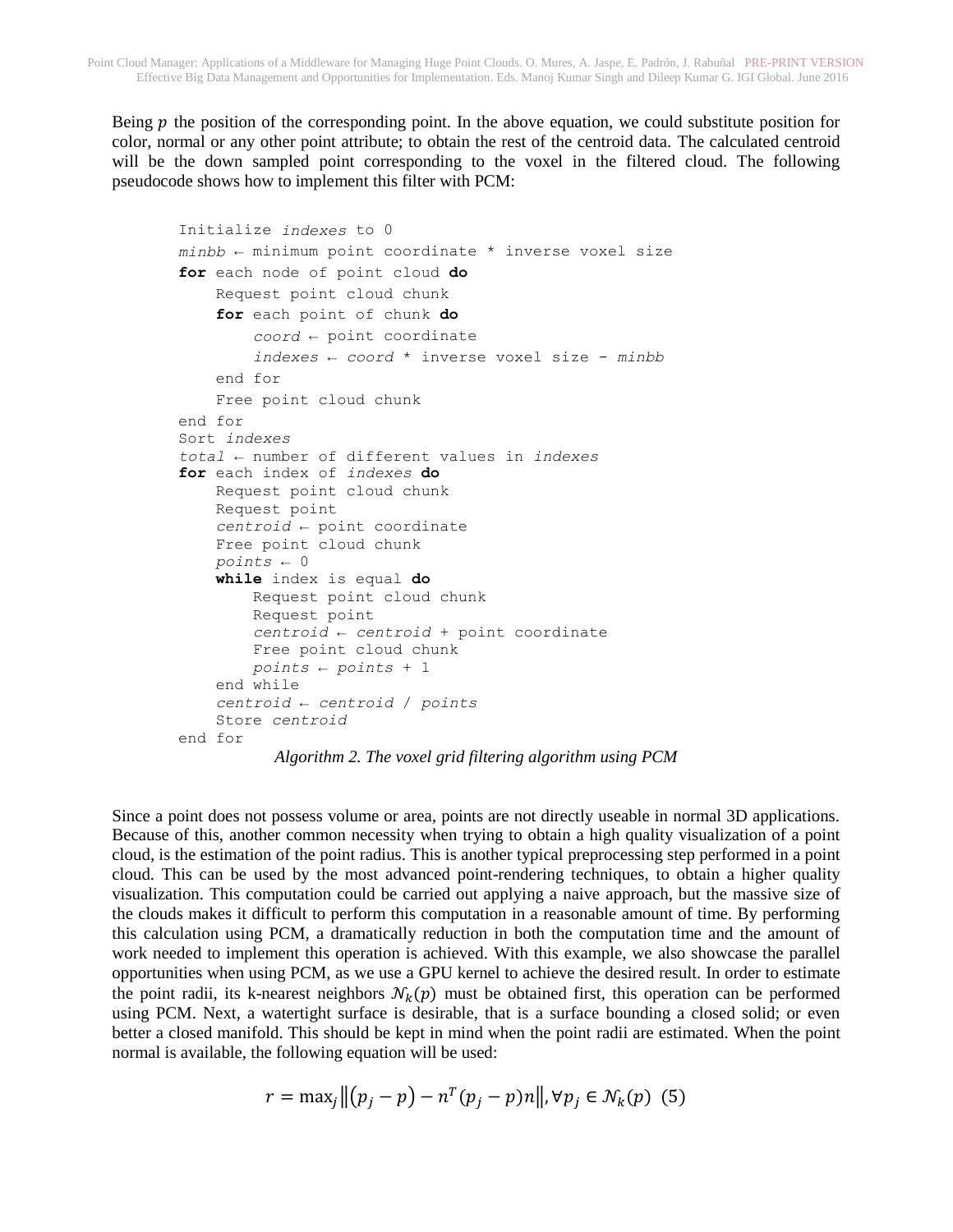Being  $p_j$ the neighbor position and  $n$  the point normal. If the point normal is not available, we could use the next equation:

```
r = \max_i ||p_i - p||, \forall p_i \in \mathcal{N}_k(p) (6)
```
Having these two equations in mind, the following algorithm can be used in conjunction with PCM to perform this calculation using a GPU:

```
for each node of point cloud do
     Request point cloud chunk
     for each point of chunk do
         coord ← point coordinate
         Request point cloud neighboring chunks to GPU cache (VBOs)
         for each VBO of VBOs do
            Make VBO available in OpenCL
             Make coord available in OpenCL
            Launch kernel sorting by distances to neighbors in VBO
             k-neighbors ← read buffer with results
             Radius ← biggest distance to k-neighbors
         end for
     end for
     Set chunk write flag
     Free point cloud chunk
end for
                Algorithm 3. The radii estimation algorithm using PCM
```
## **Point cloud rendering**

The first approaches to point rendering like (Zwicker, Pfister, Van Baar, & Gross, 2001) were CPU based, this was clearly not the right approach for real-time point rendering. To increase performance, the massively parallel computing power of GPUs should be taken advantage of. In a similar fashion to how triangle meshes are rendered nowadays, we will offload rendering to the graphics hardware freeing the CPU to perform other tasks. This will provide much higher performance than a CPU based solution.



*Figure 2. Screenshot of a visualizer that uses PCM*

Obviously, having at one's disposal a visualization tool to manage even the hugest point clouds in realtime is ideal in these areas, so an out-of-core visualizer implementing some of the most advanced point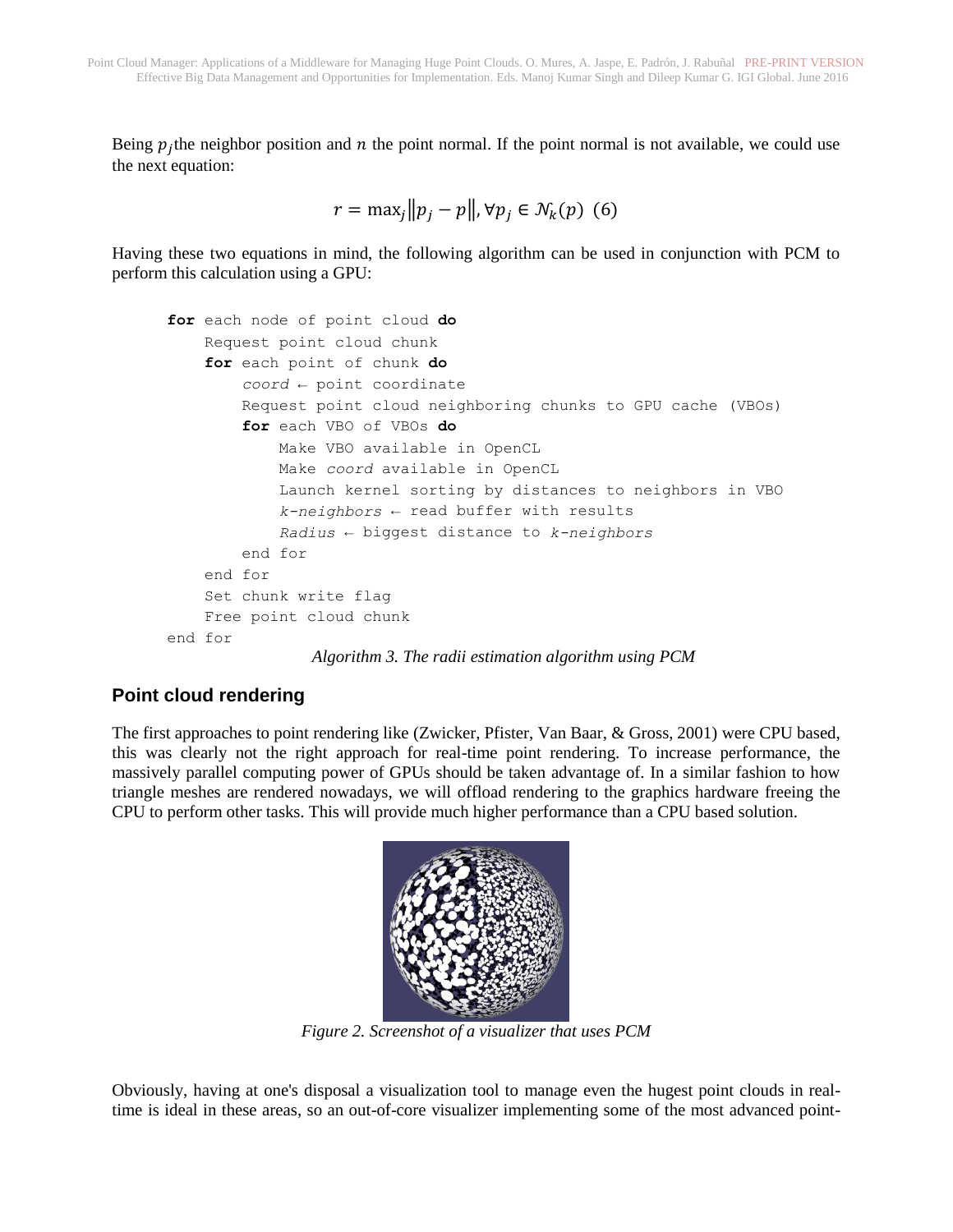based rendering techniques has been built using PCM (Mures, 2014). The software caches transparently load the points in VRAM when needed; exploiting again the inherent multiresolution features in PCM, and OpenGL is used to get a quality render with interactive frame rates. This application is also useful as a GUI for applying other operations on the point clouds being managed. The next pseudocode will show how a basic visualizer can be implemented using the software caches available in PCM as can be seen in Figure 1.

```
while render do
     mvp ← model view projection matrix
     Bind shader program
     for each cloud of point clouds do
         Pass shader arguments
         chunks ← Query multiresolution structure
         list ← Request chunks to GPU cache
         for each node of list do
              for each VBO of node do
                  Bind VBO
                  Set attribute buffer data
                  Enable attribute buffer
                  Draw points in VBO
                  Disable attribute buffer
              end for
         end for
     end for
     Release shader program
     Swap buffers
end while
              Algorithm 4. The visualization algorithm using PCM
```
## **Architecture and civil engineering applications**

Civil engineering, architecture and related areas are nowadays an important target for point cloud applications and models. An example can be found in the building preservation and conservation field; where measuring and testing the correctness of a built structure might be needed. This could be easily achieved by coding a kernel on PCM to estimate the closest point-to-point or point-to-triangle distance, just disposing a 3D model of the structure obtained from the CAD plans and a point cloud dataset of the real structure, obtained from a LIDAR scanner, for example. When the minimum distance exceeds a given threshold there is a high possibility that we have encountered a defect, so these points are marked to alert the user about it. This technique could also be applied in industrial design for CAD based inspection, obtaining a point cloud of a manufactured part and then use a similar process to compare the CAD design with the real part. The out-of-core features in PCM allow us to take advantage of the full precision available in the dataset, avoiding the need to decimate even the biggest point clouds.

In order to achieve the aforementioned objective, it will be necessary to be able to calculate a point-topoint distance. This is easily achieved for points  $p_1$  and  $p_2$  with the following formula:

$$
D_p = ||p_1 - p_2|| \quad (7)
$$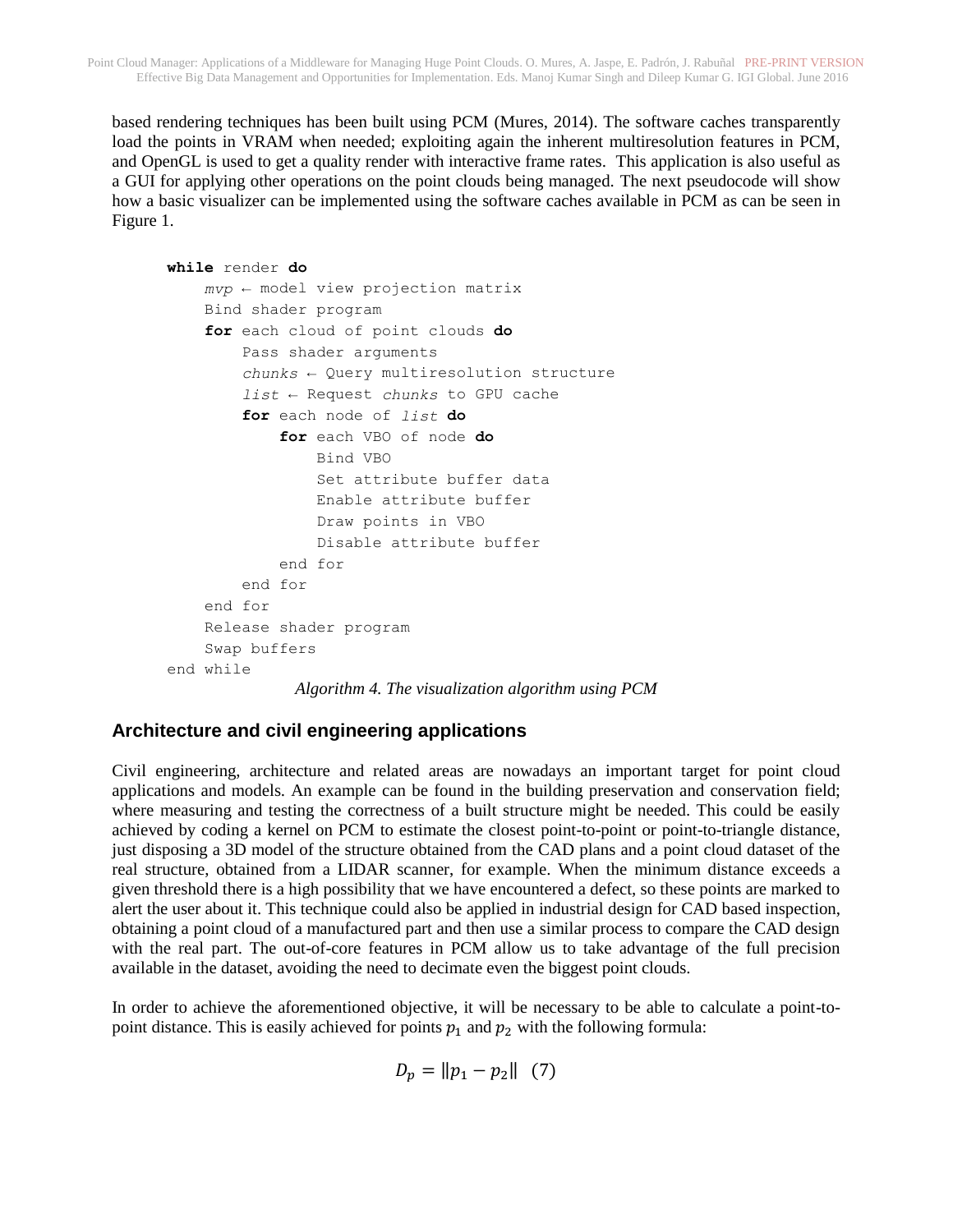The point-to-triangle distance is a little harder to obtain. In this case, the minimum distance will be computed using the squared-distance function for any point in a triangle  $t$  to the point  $p$ :

$$
D_t(u, v) = |t(u, v) - p|^2 \quad (8)
$$

For the following  $u$ ,  $v$  values:

$$
(u, v) \in S = \{(u, v) : u \in [0, 1], v \in [0, 1], u + v \le 1\} \tag{9}
$$

The goal will be to minimize  $D_t(u, v)$  over S. Knowing that  $D_t$  is a differentiable function, the minimum will occur either in the boundary of *S* or where the gradient  $\Delta S = (0,0)$  (Eberly, 1999).

Taking all of this into account, PCM can now be used to compute the minimum point-to-point or point-totriangle distances for two 3D models, a point cloud against a triangle mesh or another point cloud. The CPU version will be showcased since it is easier to understand, but it could also be implemented using a GPU.

```
Initialize distances to 0
for each node of point cloud do
     Request point cloud chunk
     for each point of chunk do
         for each triangle of mesh do
             dist ← point-triangle distance
             if dist < distances then
                 distances ← dist
             end if
         end for
     end for
     Free point cloud chunk
end for
```




*Figure 3. Result of RANSAC fitting of a line in a set of points that contain outliers and inliers*

Another useful application of PCM in the fields of architecture and civil engineering could be object detection in point clouds. By applying a RANSAC-like algorithm on top of PCM we can find planes, cylinders and spheres easily and quickly in massive point clouds. RANdom Sample Consensus is an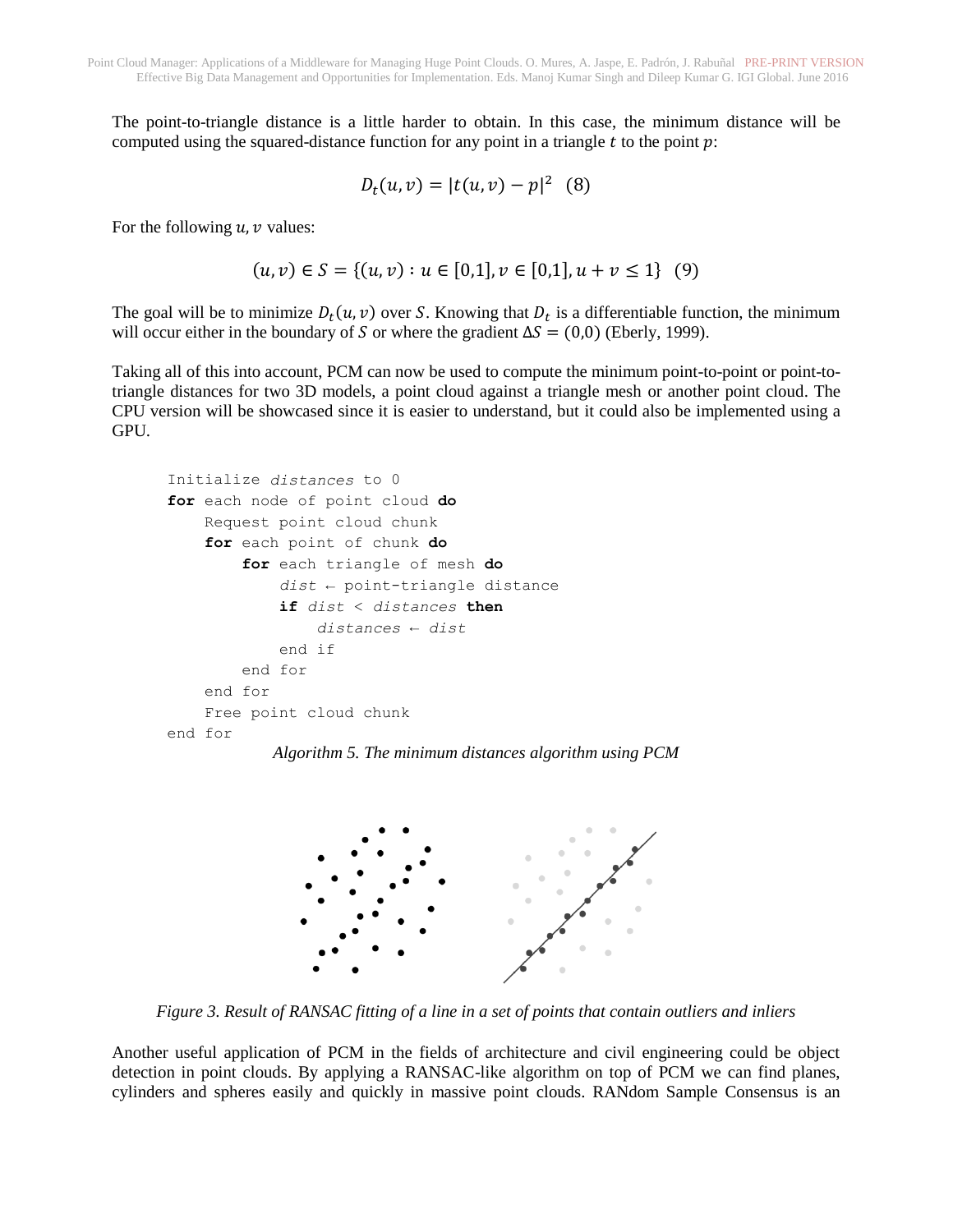iterative method to estimate parameters of a mathematical model from a set of observed points which can contain outliers. This is a non-deterministic algorithm, since we are not able to guarantee that it will produce a correct result. The probability of reaching a reasonable result will improve as the number of iterations increases. We showcase how this algorithm can be interactively used to detect the aforementioned primitives in point clouds. This can aid architects in the creation of CAD floor plans from point clouds, civil engineers in the documentation of existing structures, etc. For this purpose we will also demonstrate how to export the estimated primitives in a CAD friendly format. This might seem trivial at first, but since the estimated primitives are of parametric nature and some of them are not bounded, this is not an easy task. It is also useful for interactively removing objects in the point clouds, since we are able to perform primitive estimation in real-time.

To illustrate how this can be achieved using PCM, the use case of estimating a plane in a point cloud in real-time is chosen. The first step, is selecting a subset of points in the dataset, this can be done by the end user or randomly. Next, RANSAC is used to estimate the mathematical parameters of the plane. The basic assumption is that the data contains *inliers*, though it may contain noise and *outliers* (Figure 3). Outliers can appear because of errors or imprecise measurements, extreme values of noise, etc. RANSAC assumes that for a given set of inliers, there should exist a procedure that can estimate the unknown parameters of the plane model that will fit this data.

The essence of the basic RANSAC algorithm can be outlined in the following steps:

**Step 1:** Select randomly the minimum set of points to compute the model parameters.

**Step 2:** Solve for the parameters of the model (i.e. with a least squares method).

**Step 3:** Test how many points in the dataset fit the estimated model with a predefined tolerance  $\epsilon$ .

**Step 4:** If the fraction of inliers over the total number of points is enough, then the mathematical model is re-estimated (since it was only estimated using the initial inliers).

**Step 5:** Finally, the model is evaluated by estimating the error against the inliers.

This procedure is repeated for a certain number of times, each time obtaining a new model which can be rejected if too few points are classified as inliers or a better model with its corresponding error measure.



*Figure 4. Hessian normal form of a plane*

Once the parameters of the plane are obtained, since it is infinite, it will need to be bounded. This is achieved calculating its intersection with the axis aligned bounding box (AABB) of the point cloud. This means that a common ray-plane intersection test has to be performed for each edge. The result of this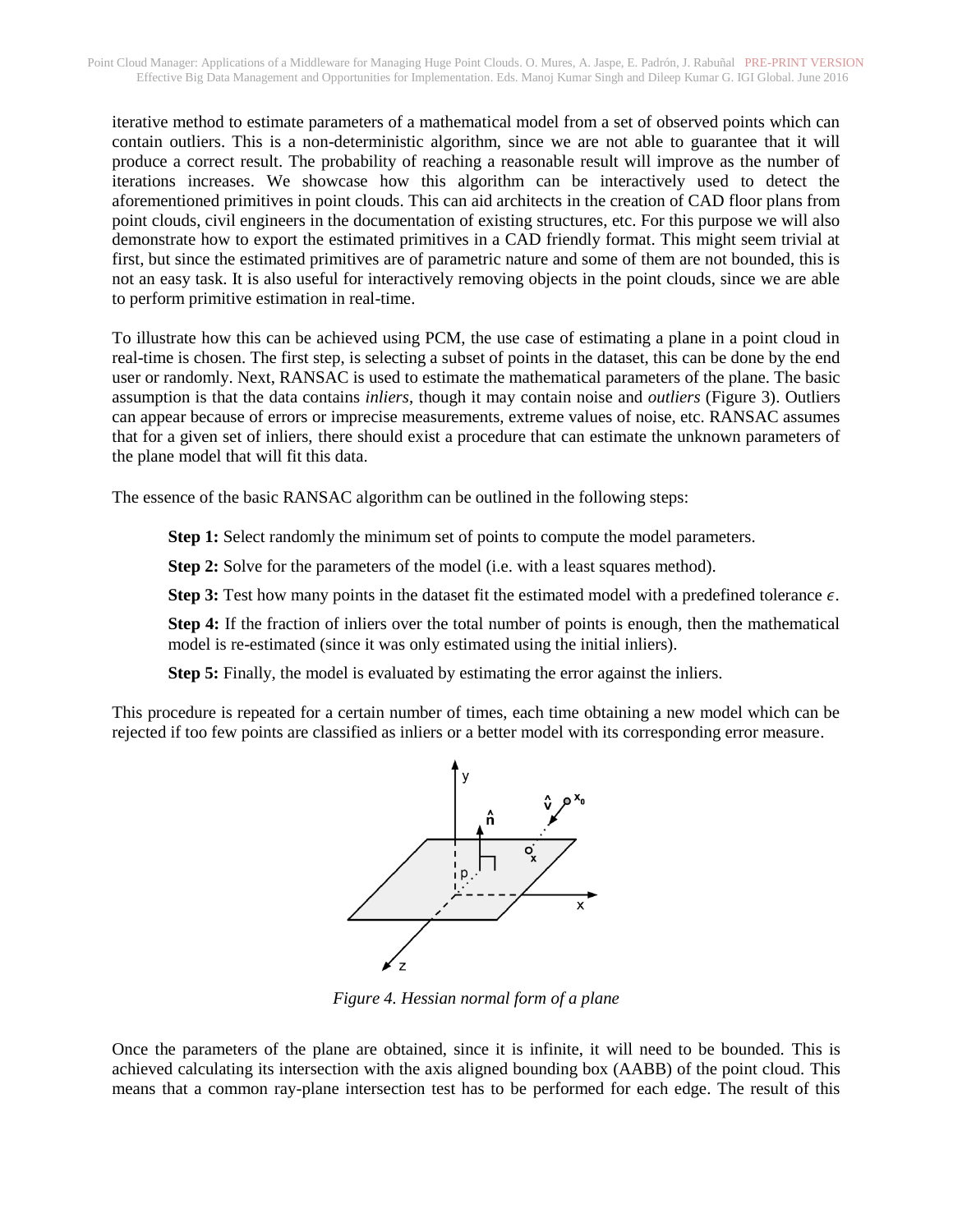process will be a polyline directly exportable to a CAD format. The point of intersection in the plane can be written as:

$$
\hat{\mathbf{n}} \cdot \mathbf{x} = -\mathbf{p} \quad (10)
$$

This is called the Hessian normal form of a plane (Figure 4). For the ray, it can be written as:

$$
x = x_0 + t\hat{v} \quad (11)
$$

Being  $x_0$  the origin of the ray,  $\hat{v}$  the direction and t:

$$
t = \frac{-(x_0 \cdot \hat{n} + p)}{\hat{v} \cdot \hat{n}} \quad (12)
$$

Once all the intersection points have been calculated, they are tested to check if they fall inside the AABB. After this the vertices of the bounded plane are ready to be exported as a polyline. The pseudocode necessary to implement this use case in PCM is showcased in the following code block.

```
selectedpoint ← get user selected intersection point
for each node of neighborhood do
     Request point cloud chunk
     for each point of chunk do
         dist ← distance between point and selectedpoint
         if dist <= sampledistance then
             samples ← point
         end if
     end for
     Free point cloud chunk
end for
coefficients ← segment plane from samples
Color plane coefficients in GPU point data
intpoints ← Compute intersection of the plane with cloud AABB
polyline ← Sort intpoints
Write polyline to CAD compatible file
           Algorithm 6. The plane estimation algorithm using PCM
```
#### **FUTURE RESEARCH DIRECTIONS**

The current version of the software was designed for PCs with Linux/GNU, Windows or MacOS. Future research could focus on making PCM compatible with mobile operating systems (Android, iOS, etc.), or even better modern internet browsers using WebGL and decoupling it in a client-server approach. In order to be able to utilize PCM in mobile platforms or browsers, it will need point streaming capabilities, this will mean transferring clouds over a network.

Other future improvements could be improving the construction algorithm of the acceleration structure, so points are distributed in a better manner between levels. Alternative acceleration structures could also be explored, since the multiresolution structure is not the most optimal acceleration system for tasks not related to visualization.

But certainly, one of the most innovative lines of research in point based rendering, is using virtual reality headsets to visualize these datasets. It has incredible possibilities in the fields of architecture and civil engineering, since it provides professionals with new tools to interact with clients or among them with an unprecedented amount of detail and immersion.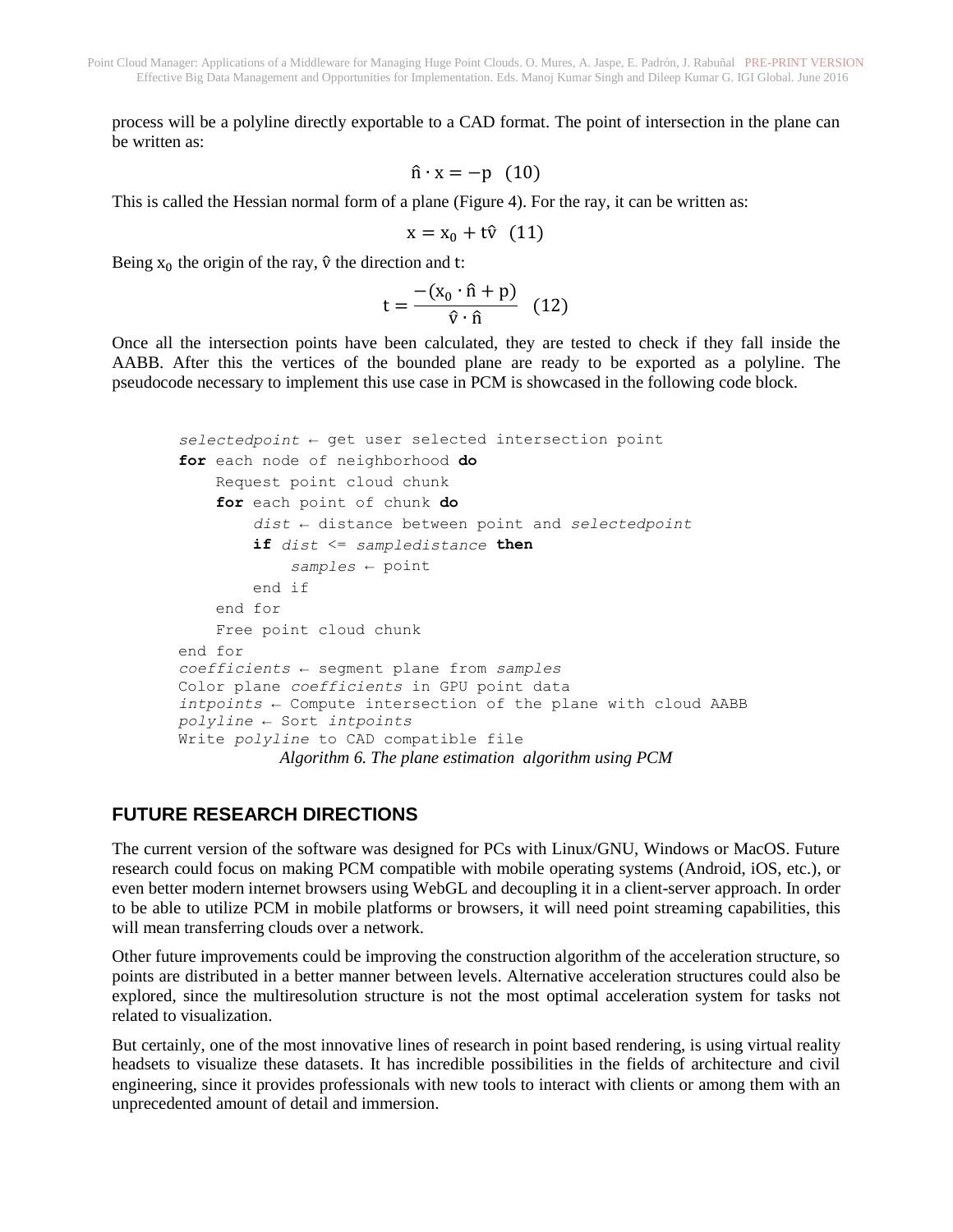# **CONCLUSION**

In this article, several applications of the out-of-core point management framework PCM were shown. It was designed to deal with arbitrary size datasets; simplifying greatly programming tasks that involve point clouds. From point cloud processing to real-time visualization, PCM is of great help and frees the programmer from dealing with problems like point cloud formats, memory management, point cloud manipulation, acceleration structures, etc. Additionally, the library also exploits the full potential of both modern CPUs and GPUs, facilitating the use of parallel processing to reduce the computation time as much as possible.

Furthermore, having a system that is able to manage such a huge amount of data, will let the user take advantage of the full potential of datasets generated by cutting-edge 3D capture devices. These datasets present great opportunities for a wide range of fields, but these new types of 3D models present a great challenge because of the vast amounts of data they generate. Thanks to the techniques explained, researchers or professionals will be able to manage these massive point clouds transparently using the already mentioned framework.

## **ACKNOWLEDMENT**

This work is financed by the CDTI, Enmacosa and partially supported with FEDER funds. The project in which this work was developed is ToVIAS: Topographic Visualization, Interaction and Analysis System (IDI-20120575). This research has also received funding from the DIVA Marie Curie Action of the People programme of the EU FP7/2007- 2013/ Program under REA grant agreement 290227.

# **REFERENCES**

- Eberly, D. (1999). Distance between point and triangle in 3D. *Magic Software, [http://www.](http://www/) magic-software. com/Documentation/pt3tri3. pdf*.
- Elseberg, J., Borrmann, D., & Nüchter, A. (2013). One billion points in the cloud–an octree for efficient processing of 3D laser scans. *ISPRS Journal of Photogrammetry and Remote Sensing, 76*, 76-88.
- Gobbetti, E., & Marton, F. (2004). Layered point clouds: a simple and efficient multiresolution structure for distributing and rendering gigantic point-sampled models. *Computers & Graphics, 28*(6), 815-826.
- Goswami, P., Erol, F., Mukhi, R., Pajarola, R., & Gobbetti, E. (2013). An efficient multiresolution framework for high quality interactive rendering of massive point clouds using multi-way kd-trees. *The Visual Computer, 29*(1), 69-83.
- Jaspe, A., Mures, O. A., Padrón, E. J., & Rabuñal, J. R. (2014). *A Multiresolution System for Managing Massive Point Cloud Data Sets*. Technical Report. University of A Coruña.
- Kuder, M., Šterk, M., & Žalik, B. (2013). Point-based rendering optimization with textured meshes for fast LiDAR visualization. *Computers & Geosciences, 59*(0), 181-190. doi: <http://dx.doi.org/10.1016/j.cageo.2013.05.012>
- Levoy, M., & Whitted, T. (1985). *The use of points as a display primitive*: University of North Carolina, Department of Computer Science.
- Mures, O. A. (2014). ToView point cloud visualizer. from https://youtu.be/cyeOUs0PyNw
- Van Genderen, J. (2011). Airborne and terrestrial laser scanning. *International Journal of Digital Earth, 4*(2), 183-184.
- Wenzel, K., Rothermel, M., Fritsch, D., & Haala, N. (2014a). FILTERING OF POINT CLOUDS FROM PHOTOGRAMMETRIC SURFACE RECONSTRUCTION. *ISPRS-International*